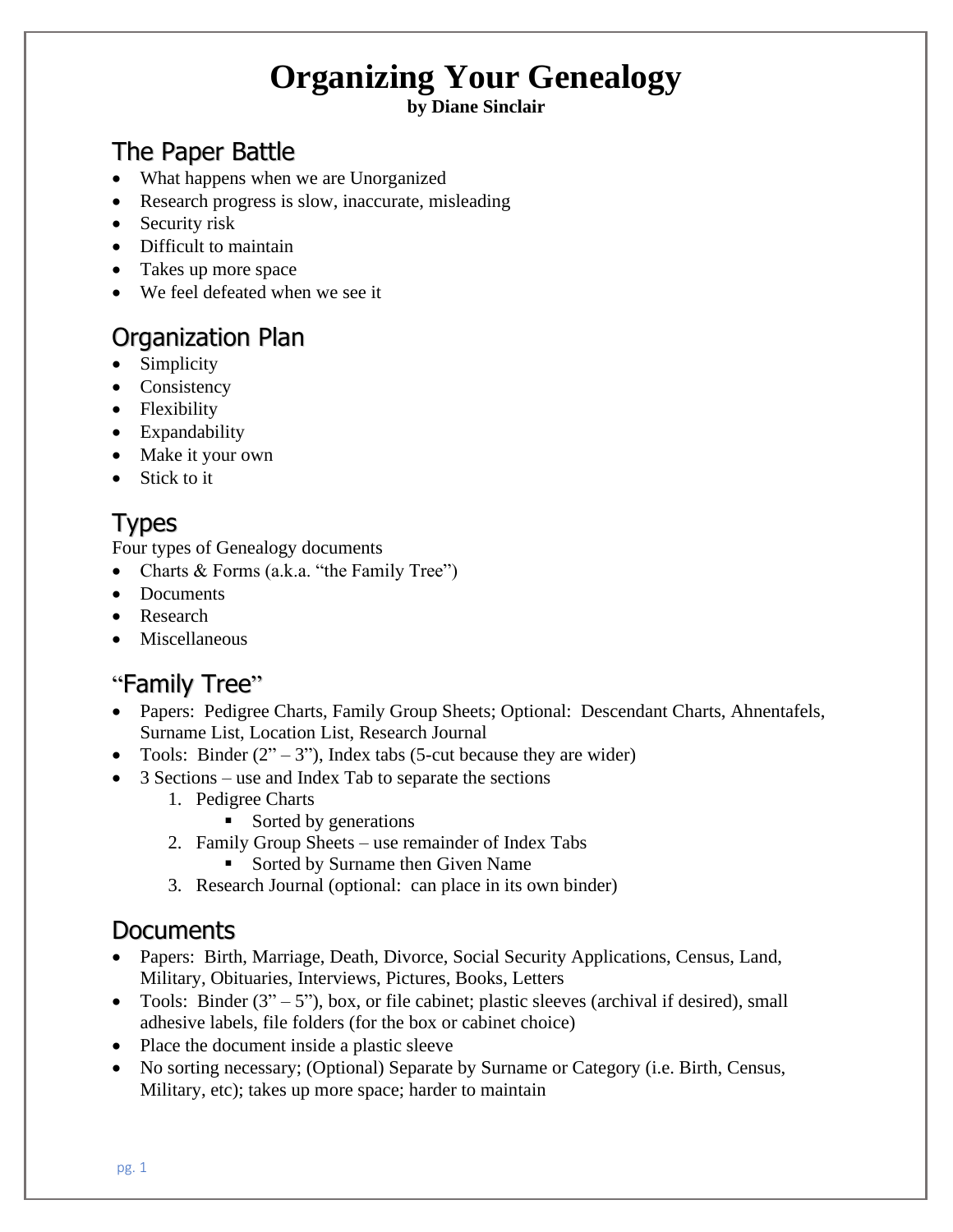#### **by Diane Sinclair**

- Place a label with a unique record ID number on the sleeve of each item (reference this ID number in source citations in your database or on charts)
- Place in order by their unique ID number
- Start a new binder or folder when one gets full

### Research

Subdivide into 2 sections

- 1. Research Journal for completed research
	- Place a summary report (the "Research Journal") at end of "Family Tree" binder or in its own binder
	- Sort the papers by ID # or start/close date
	- File all research papers and notes in folders in a cabinet or box
	- Label the folders in ranges of either the ID # or date
- 2. To Do (Task List) Research to be done
	- Gather reports, notes, timelines etc for a specific individual, event, or goal
	- Sort by Surname then Given name
	- Place in an accordion folder or any container easy to carry

### **Miscellaneous**

- 1. Research information like maps and histories; blank forms; repository information like addresses, times, fees, and procedures; society information
- 2. Store in folders
- 3. Sort alphabetically by subject matter (can group like subjects: Places, Repositories, Societies, How To's, Supplies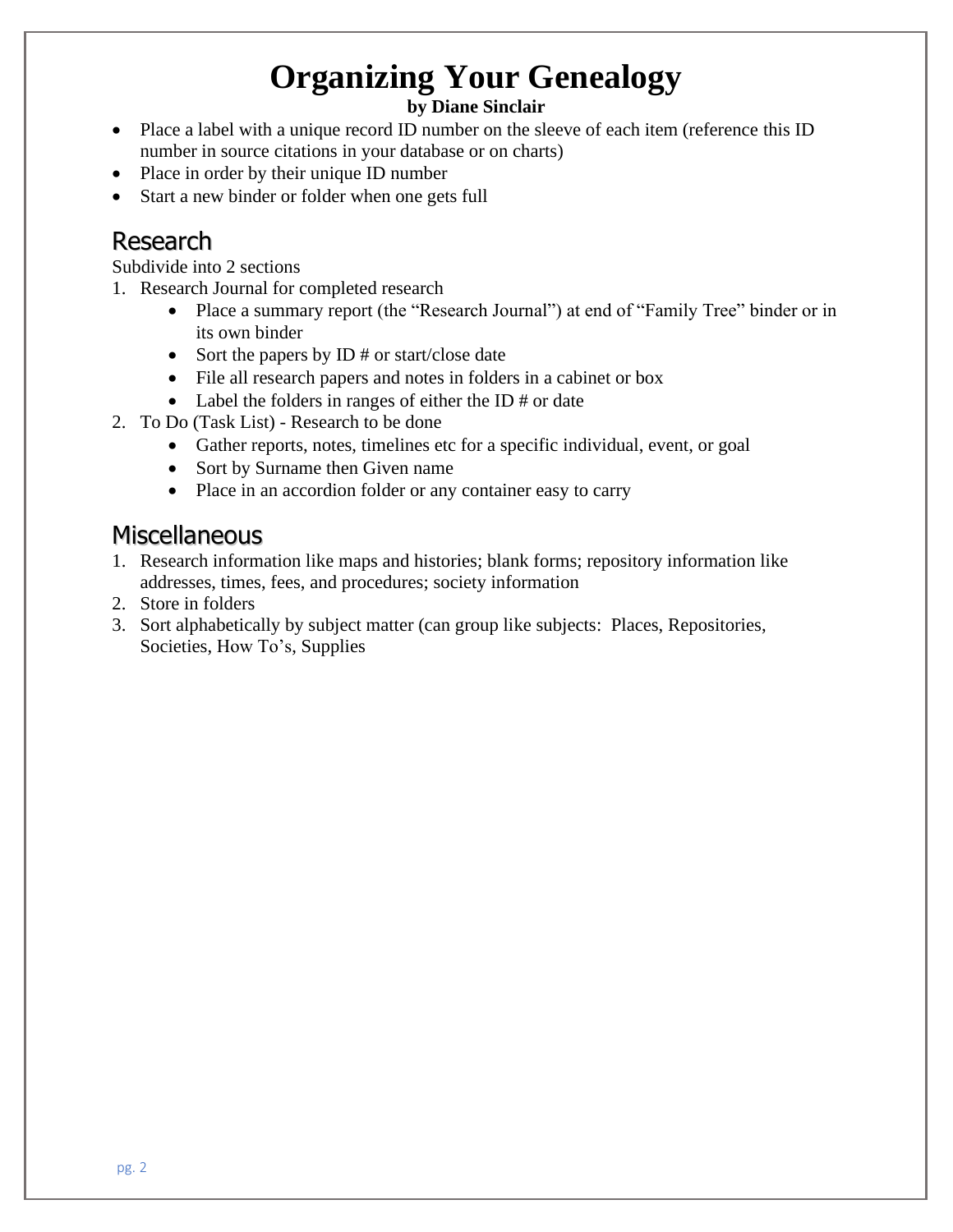#### **by Diane Sinclair**

### Technical terms used

- **Folder** a subsection of space on the hard drive to store like objects
- **File** a single object such as an application, driver, document, photo, database
- **Database** a type of file; an organized collection of information for a similar purpose
- **Default** pre-programmed, pre-determined setting
- **Cloud** practice of using a network of remote servers hosted on the internet to store, manage, and process data

## Organizing Your Papers - Review

- "Family Tree"
- Records
- Research
- Miscellaneous

## Software/Apps Organizing Digital Storage

- Software or Applications (Apps)
	- A set of instructions a PC device will follow to perform a specific task
	- Family Tree Maker
	- Legacy Family Tree
- Default folder & file setups
	- Created at time of software installation or when a tree is started (a.k.a. database)
	- $-$  Features are predefined capabilities like citing sources, tracking research  $\&$  notes, linking to images located on the computer or in the cloud

## Defaults & Customizing

#### **Default**

- Database = Family Tree, Research, and Misc. Notes
- Media = images of Record sources

#### **Custom**

- Family Tree = use the database, save in a Surname folder for storing multiple databases
- Records = use the default Media folder, if possible or create one
- Research = use database features or create a Journal and/or Tasks
- $Misc = save information using a word processor or spread sheet$

### Customizing Folders and Files

- Plan your folder & file naming standards ahead of time and stick to that standard
- Pick something that is easy to view and understand
- Plan to include a folder for
	- Genealogy data or use the database created by the software
	- Media or use the Media folder created by the software
	- Research database may provide area to take notes. Create a folder to store correspondence letters, interview questions and answers, brainstorming notes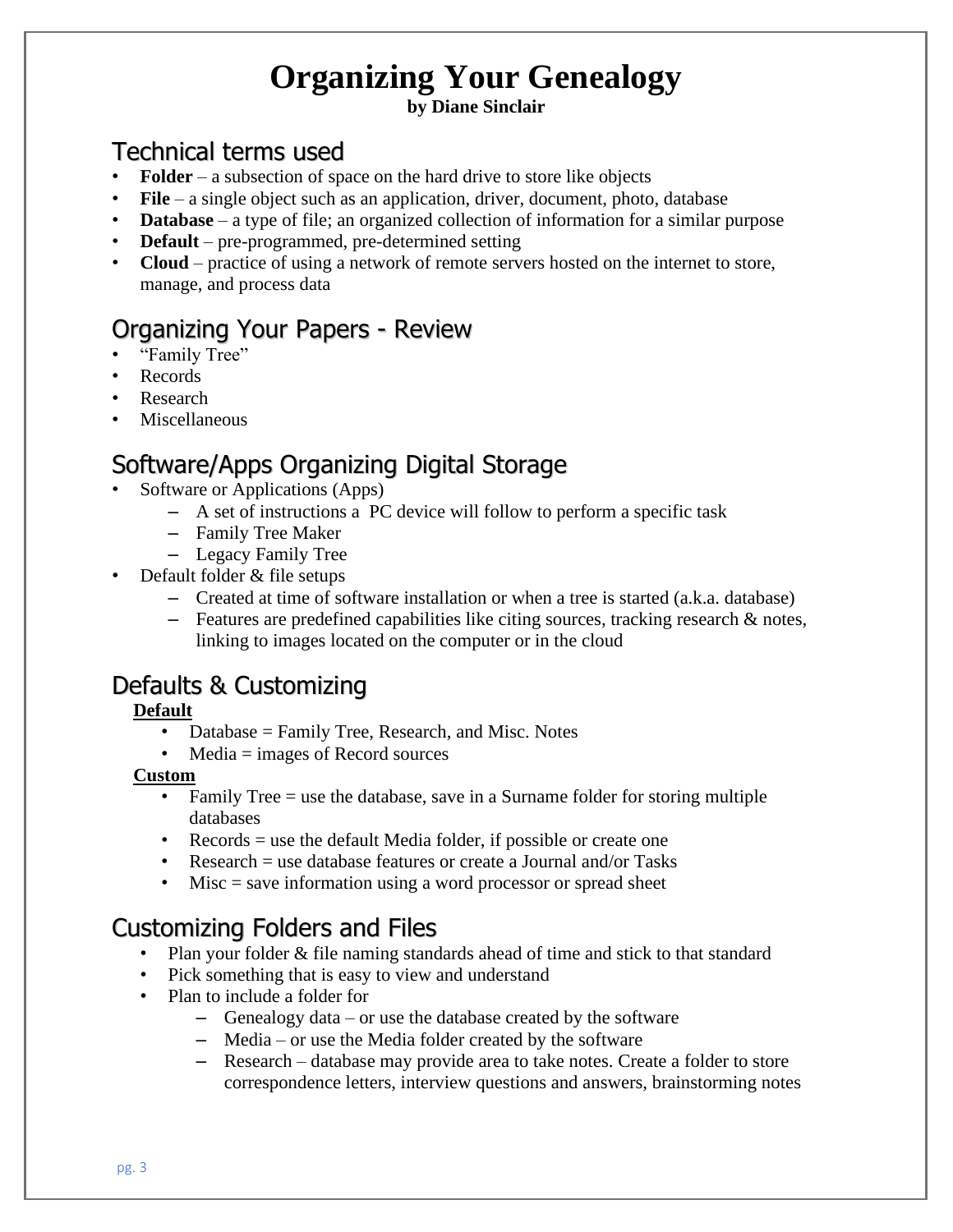#### **by Diane Sinclair**

- Miscellaneous for storing analysis notes, maps, pictures, histories, templates/blank forms, etc
- File naming ideas
	- Keep file name length as short as possible; limit the use of special characters used in the file name
	- Recommend the use of a unique Doc ID #
		- Keep it short but allow for a large number of records; Use leading 0's for sorting
			- 00000 = doc ID # where 0 is any digit from 0-9
			- 99 = multiple pages for the same doc ID #, 9 is any digit from 0-9
	- Parts to include in the file name; Decide the order and stick to it
		- ID # (SHOULD BE FIRST for sorting purposes)
		- Rec Date (YYYYMMDD or YYYY, whatever is available)
		- Rec Type (abbreviate when possible)
		- Ancestor's name (SURNAME Given)
		- OPTIONAL: Misc. information if needed, could be the author of a book, a page number in a directory, or the number of pages in a series of pages obtained, an event place (this section SHOULD go at the end)

### **Backups**

#### **Why? Things happen**

- Device issues: lost/stollen, corruption/infected
- Human issues: mistakes
- Natural issues: fires, floods, mother nature

#### **What? Type of Backup**

- Daily/Weekly: done more often, usually when making changes, stored locally
- Monthly/Quarterly: done occasionally, stored remotely

### How to perform Backups – Family Tree Maker

#### **Working Directory**

- 1. Open FTM > Select File menu > Backup…
- 2. Select Working directory > Click OK
- 3. Message that the backup is complete will display  $>$  Click OK

#### **Custom Directory**

- 1. Select Custom directory > Click Change button
- 2. Navigate to the storage location (on computer or in cloud)  $>$  Click OK  $>$  Click OK
- 3. Message that the backup is complete will display  $>$  Click OK

### How to perform Backups – Legacy Family Tree

- 1. Select File Ribbon
- 2. Backup File
- 3. Make sure locations are desired
- 4. Click Backup

**Tip**